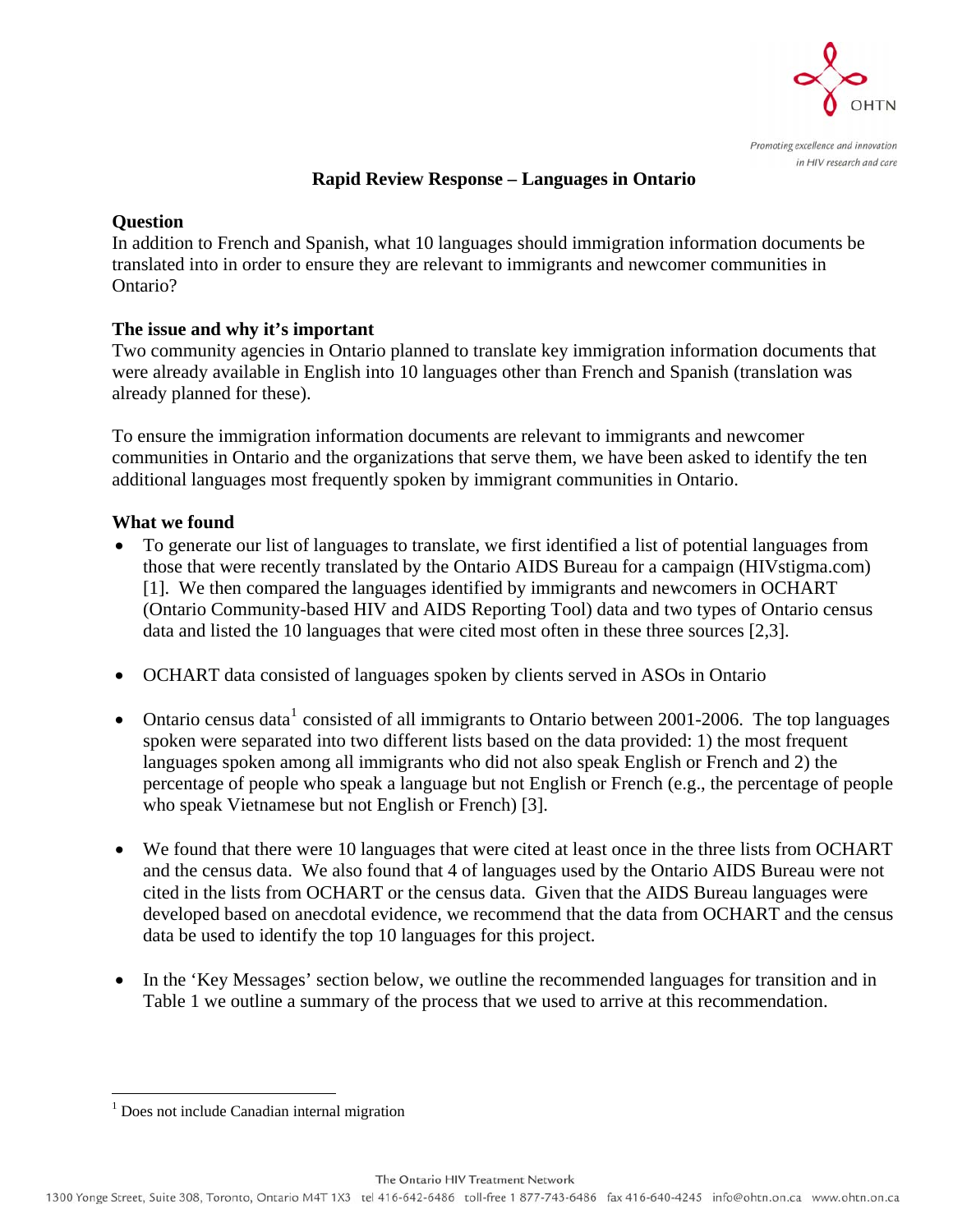

#### **Key Messages**

Languages recommended for translation (12):

- 1. French
- 2. Spanish
- 3. Chinese traditional
- 4. Tamil
- 5. Urdu
- 6. Vietnamese
- 7. Gujarati
- 8. Korean
- 9. Portuguese
- 10. Punjabi
- 11. Bengali
- 12. Hindi

# **Limitations of data collected:**

- HIVstigma.com: languages were chosen based on anecdotal evidence from the partner AIDS service organizations related to communities served and languages seen in service delivery and in the community
- Census data on immigration does not include information on people who do not understand English or French and speak two other languages.

## **Reference List**

- 1. HIVstigma.com [[http://www.hivstigma.com/index.php\]](http://www.hivstigma.com/index.php)
- 2. AIDS Bureau Ministry of Health and Long-Term Care, Public Health Agency of Canada: *OCHART: A View from the Front Lines.* Ontario; 2008.
- 3. 2006 Census Data Products [\[http://www12.statcan.ca/census-recensement/2006/dp-pd/index](http://www12.statcan.ca/census-recensement/2006/dp-pd/index-eng.cfm)[eng.cfm](http://www12.statcan.ca/census-recensement/2006/dp-pd/index-eng.cfm)**]**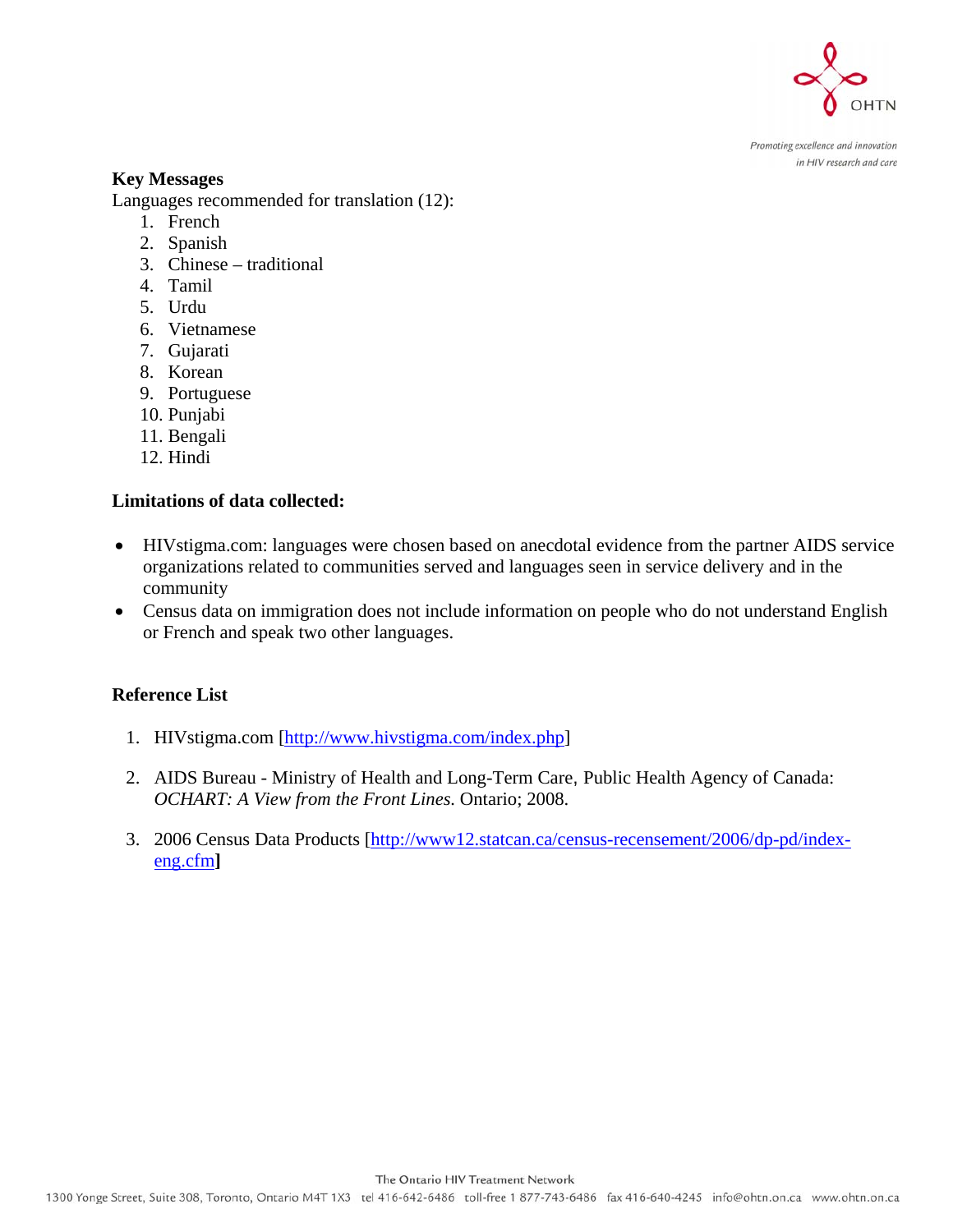